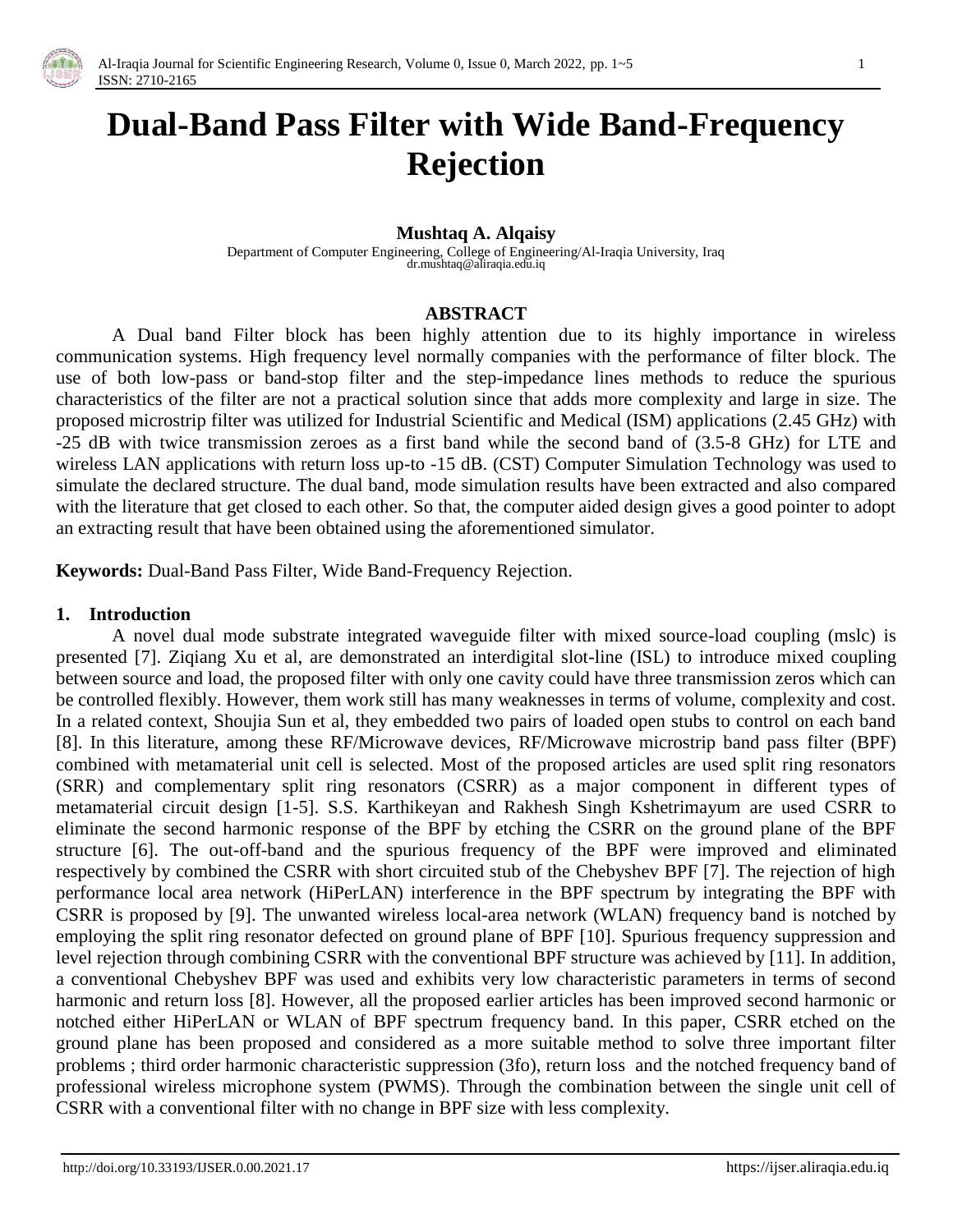

## **2. Research Method**

Microstrip BPF type Chebyshev response consists of five poles short-circuit stubs is designed on the parametric geometry shown in Table 1 and elected according to the designing equations [8]:

$$
\theta = \pi/2(1 - FBW/2)
$$
\n
$$
J_{1,2}/Y_o = g_o \sqrt{\frac{hg_1}{g_2}}, \qquad J_{n-1,n}/Y_o = g_o \sqrt{\frac{hg_1g_{n+1}}{g_o g_{n-1}}}
$$
\n
$$
J_{i,i+1}/Y_o = \frac{hg_o g_1}{\sqrt{g_i g_{i+1}}} \qquad \text{for} \quad i = 2 \text{ to } n-2
$$
\n
$$
N_{i,i+1} = \sqrt{(J_{i,i+1}/Y_o)^2 + (hg_o g_1 \tan \theta/2)^2} \qquad \text{for} \quad i = 1 \text{ to } n-1
$$
\n
$$
Y_1 = g_o Y_o (1 - h/2) g_1 \tan \theta + Y_o (N_{1,2} - J_{1,2}/Y_o)
$$
\n
$$
Y_n = Y_o (g_n g_{n+1} - g_o g_1 h/2) \tan \theta + Y_o (N_{n-1,n} - J_{n-1,n}/Y_o)
$$
\n
$$
Y_i = Y_o (N_{i-1,i} + N_{i,i+1} - J_{i-1,i}/Y_o - J_{i,i+1}/Y_o) \qquad \text{for} \quad i = 2 \text{ to } n-1
$$
\n
$$
Y_{i,i+1} = Y_o (J_{i,i+1}/Y_o) \qquad \text{for} \quad i = 1 \text{ to } n-1
$$

where  $Y_i$  represent the characteristic admittances,  $Y_{i,i+1}$ : the characteristic admittances of the lines connecting between tow stubs,  $g_n$  are the prototype low pass filter elements,  $h$  is the dimensionless constant and  $\theta$  is the electric length of the quarter guided wavelength at midband frequency  $f_0$ . BPF center frequency of  $f<sub>o</sub>=2GHz$ , 0.5 fractional bandwidth and 0.1 dB ripple in the pass band. . An equivalent impedance of feed line is equal to 50Ω. BPF structure is based on (Rogers RO3010) substrate with dielectric constant of  $ε = 10.2$  and thickness (*t*) equal to 0.63 mm is used as indicated in Fig.1.a.

| ĺ | Wi<br>(mm) | $\lambda_{gi}/4$<br>(mm) | $W_{i,i+1}$<br>(mm) | $\pi_{gi,i+1}$<br>(mm) |
|---|------------|--------------------------|---------------------|------------------------|
| 1 | 1.51       | 12.67                    | 0.93                | 13.03                  |
| 2 | 3.8        | 12.07                    | 1.13                | 12.97                  |
| 3 | 3.93       | 12.03                    | 1.13                | 12.97                  |
| 4 | 3.8        | 12.07                    | 0.93                | 13.03                  |
| 5 | 1.51       | 12.67                    |                     |                        |

**Table (1) the parametric geometry of band-pass filter based on (8)**



Fig.1a Chebyshev BPF short circuit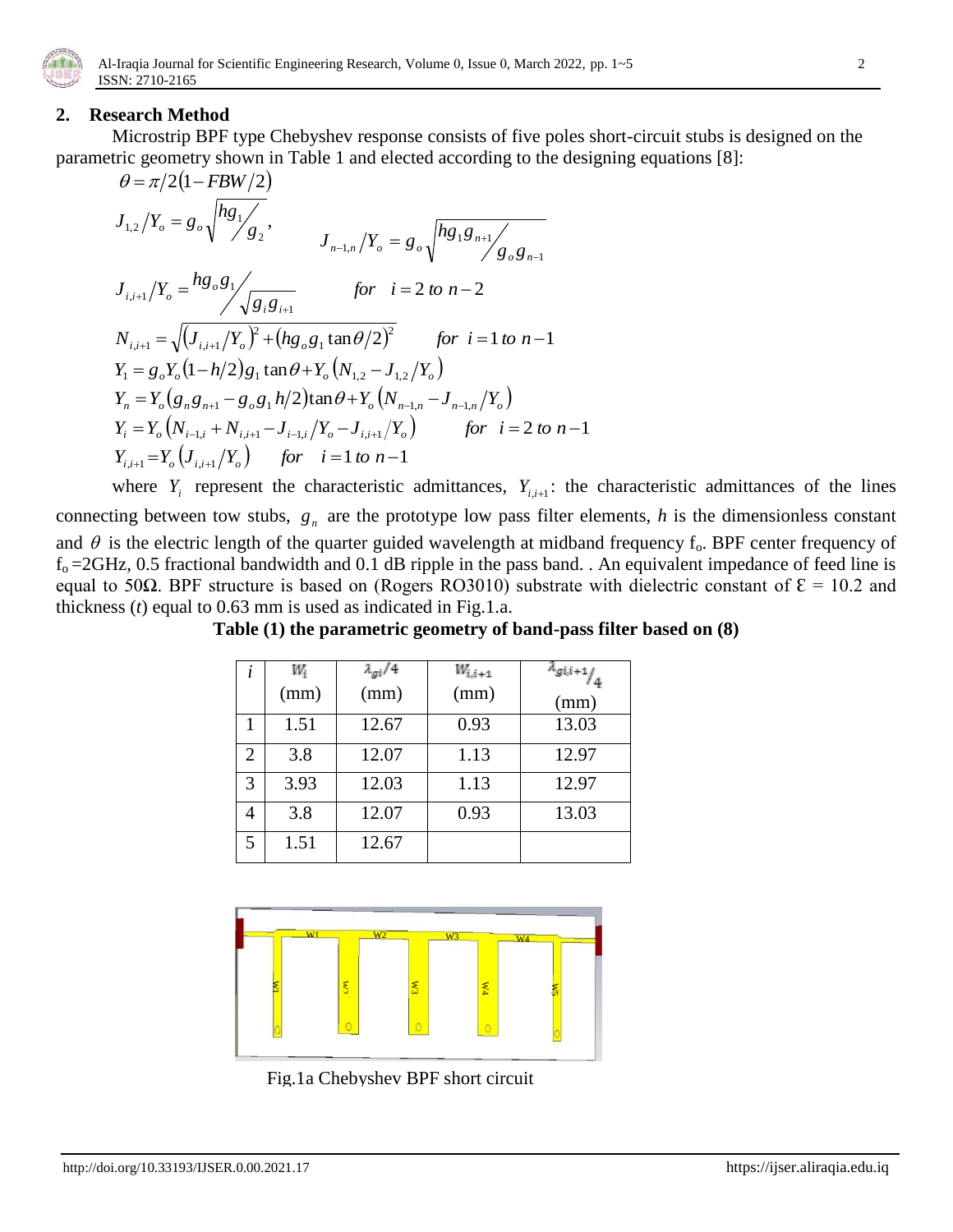

CSRR unit cell with the following specifications:  $7X7$  mm,  $s = 0.3$ mm,  $d = 0.3$ mm,  $g = 0.3$ mm; outer ring side width, inner and outer ring spacing, width of the inner or outer ring and the gap of the split ring respectively is carried out as shown in Fig.1. b.



Fig.1b a single unit cell CSRR etched on

CSRR is engraved, underneath the central stub of the BPF, on the ground plane of the using substrate. The software package namely computer simulation technology (CST) software is employed. The S- parameter of the new structure BPF based on CSRR represented by return loss and insertion loss are carried out using CST software.

## **3. Simulation Results**

A new structure consists of Chebyshev BPF with CSRR etched in the ground plane was pieced together on a Rogers RT/Duroid 3010 ( =10.2, thickness t=0.635mm). Figure 2 illustrates the S-parameters which represent the reflection and the insertion loss of the conventional BPF as a function of frequency band that offered by [8].



Fig.2 S-Parameters for conventional band pass filter [8]

On the other hand, the obtained response has two transmission poles focused at 2.45 GHz with more than -25dB and two transmission zeros left one at 2.1 GHz while the right one at 3.3 GHz. on the same context, the second step of dual-mode, band BPF is to do some modifications in the width of specific ribs to provide the second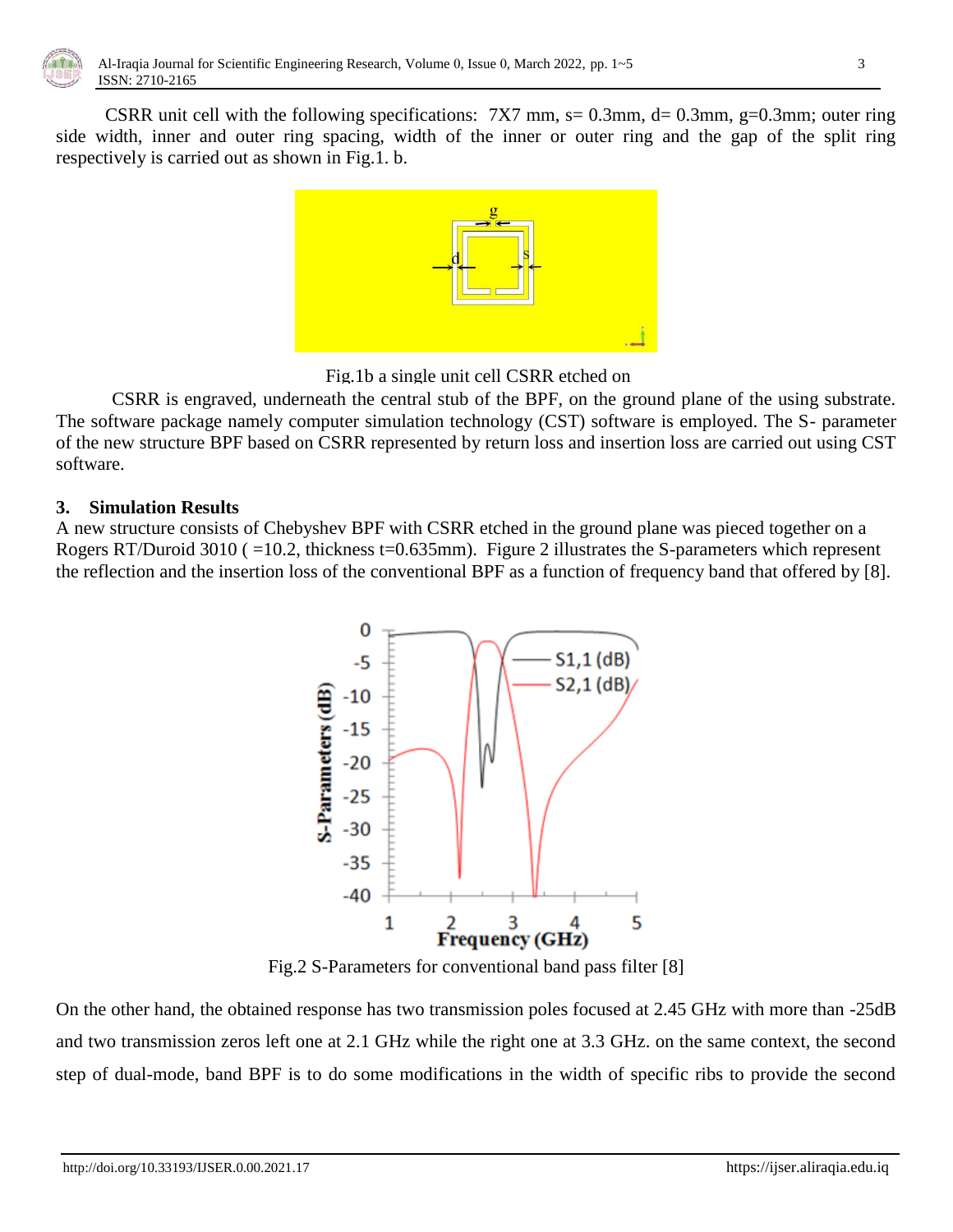

band at 5.35 GHz while the first frequency band still in the same frequency response (2.45 GHz) as shown in Fig. 3.



Fig.3 S-Parameters for BPF combined with CSRR

Based on the output S-parameter, we see the CSRR with size of 7X7 mm, s represents the inner and outer ring spacing of 0.4 mm,  $d_1$  acts as width of the inner and outer ring of 0.4 mm and g is the gap of the CSRR of 0.5 mm, was affecting on the second frequency band to achieve an enhancement in the reflection coefficient parameter  $(S_{11})$  more than -15 dB and insertion loss parameter  $(S_{21})$  more than -37 dB. Moreover, pair of transmission pole and transmission zero (5, 5.3 GHz) and (3.35, 7.8 GHz) respectively

### **4. Conclusion**

In this paper, the insertion and the return loss transmission characteristics of band-pass filter has been studied. The influence of pieced complementary split ring resonators with band-pass filter structure has been offered. The third harmonic spurious was suppressed more than -10dB. 15 dB less of return loss and notched frequency band of professional wireless microphone system (PWMS) are achieved comparing to the conventional structure due to two significant reasons; the good matching between the resonance frequencies of both the CSRR unit cell and BPF, and a high coupling through etching the CSRR in appropriate location. Finally, the suggested structure displays no increases in size with less complexity in the structure.

## **REFERENCES**

- [1] V. G. Veselago, "Electrodynamics of substances with simultaneously negative electrical and magnetic permeabilities," Sov. Phys.-Usp., vol. 10, pp. 509–514, Jan.-Feb. 1968.
- [2] J.B. Pendry, A.J. Holden, D.J. Robbins, and W.J. Stewart, Magnetism from conductors and enhanced nonlinear phenomena, IEEE Trans Microwave Theory Tech 47 (1999), 2075–2084.
- [3] D.R. Smith, W.J. Padilla, D.C. Vier, S.C. Nemat-Nasser, and S.Schultz, Composite zedium with simultaneously negative permeability and permittivity, Phys Rev Lett 84 (2000), 4184–4187.
- [4] G.V. Eleftheriades and K.G. Balmain (Eds.), Negative refraction metamaterials: Fundamental principles and applications, Wiley, New Jersey, 2005.
- [5] Catherine A. Allen, Kevin M. K. H. Leong, Tatsuo Itoh, "Design of Ring Resonator Mode Spacing and Bandwidth using the Phase Response of Composite Right/Left Handed Transmission Lines," IEEE MTT International Microwave Symposium, 2005.
- [6] S.S. Karthikeyan and Rakhesh Singh Kshetrimayum, "Performance Enhancement of Microstrip Bandpass Filter using CSSRR", International Conference on Advances in Computing, Control, and Telecommunication Technologies, 2009.
- [7] J. Bonache, F. Martin, J. Garcia-Garcia I. Gil, and R. Marques,"Ultra Wide Band Pass Filters (UWBPF) Based on Complementary Split Ring Resonators", Microwave and optical technology letters, Vol. 46, No. 3, August 5 2005.
- [8] J.-S. Hong and M.J. Lancaster, Microstrip filters for RF/Microwave applications, Wiley, New York, 2011.
- [9] Abid Ali and Zhirun Hu," Metamaterial Resonator Based Wave Propagation Notch for Ultrawideband Filter Applications", IEEE Antennas and Wireless Propagation Letters, Vol. 7, 2008.